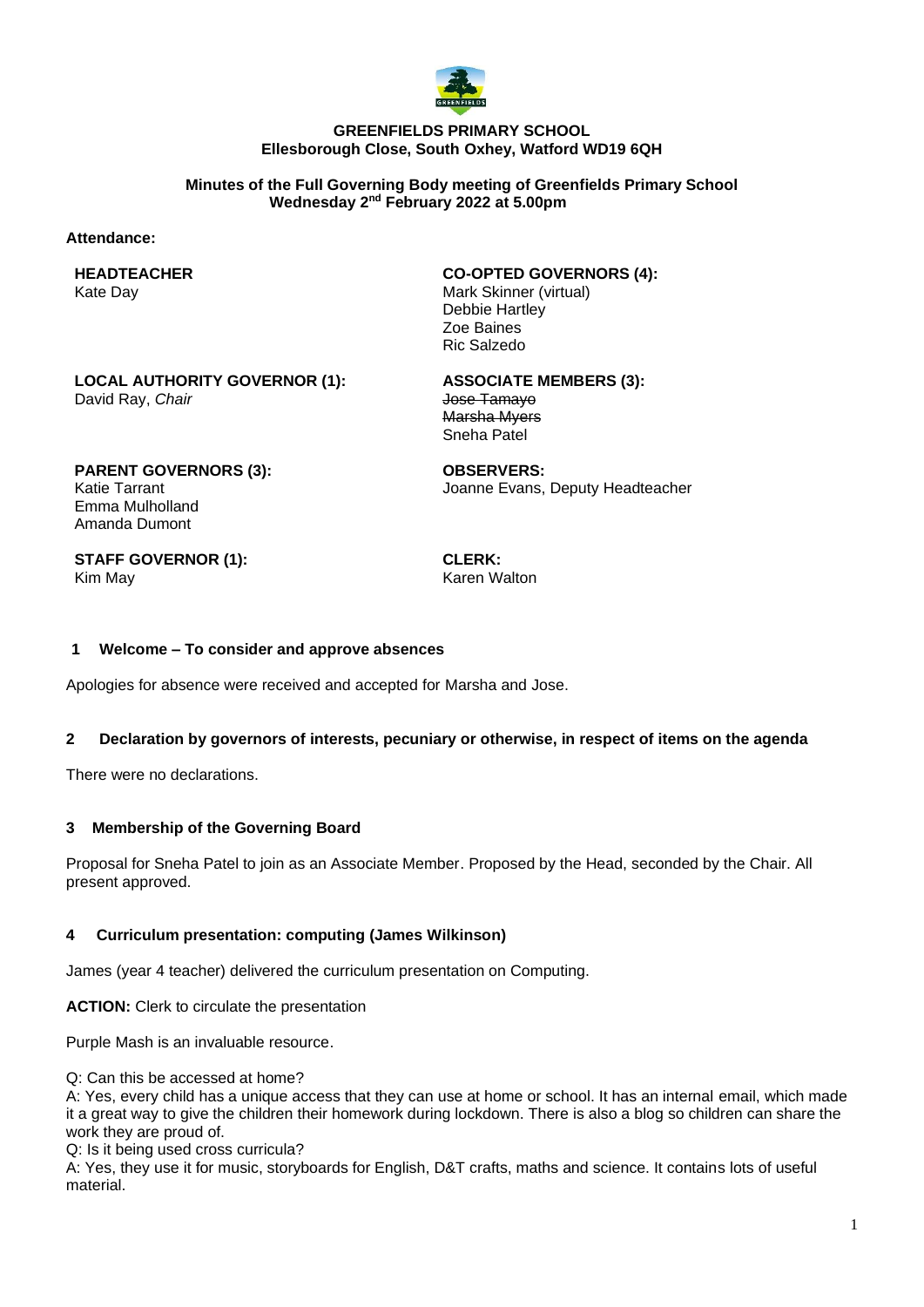Keeping safe whilst using technology is a key topic. It goes beyond knowing that a password is safe and explores different aspects of safety – how to know what a genuine email is, where your posts go and who can see them, what to look for in a genuine website etc. Each pupil also signs an annual e-safety form. We also educate parents as often children know more than their parents.

Q: Does the school still have an e-safety week?

A: Yes, we raise awareness of it, but it's not so focused just during that week. We talk about e-safety all the time.

James has been very pro-active in finding ways to support staff, particularly with SEN children. The Chrome books are being used to help with writing. We've also started using dictation.

Children are leaving knowing that computing supports their life and are now realise how much 'coding' is involved with everyday objects. E.g., Opening the fridge, the light comes on.

Q: Have we got enough Chrome Books and other hardware?

A: There is always more we could update. Technology goes out of date so quickly. However, the Chrome Books are good because they are low on battery use. Nothing is saved directly on the Chrome book; it's saved on the cloud so there is no storage issue. Two trolleys of Chrome books are very useful.

Q: How much do we budget each year for IT kit?

A: Around £5K for teaching kit – resources and updates and then another £10K for new equipment. This second pot covers licenses and training. Normally £15k goes in the budget for ICT and licenses.

Q: How much is Purple Mash?

A: To buy was £1,200. The annual fee is less than this. It's well worth the money – it's flexible, good lesson plans, a great teacher support, you can send pupils feedback and awards.

Q: Can parents access it to see how their child is doing?

A: Yes, each parent has a code and can see how their child is doing.

Q: Do we have a sense of how many parents do this?

A: Unfortunately, not.

Q: Is the Computer Club continuing?

A: We used to do this after school, but it stopped during lockdown and has not yet restarted.

We are talking to a contact about getting a 3D printer. We have been able to get involved with a 5week trial project which Y4 will be running and then we will have plans to see how well it is used in school. We have written skillsbased curriculum links to use technology like this in years 2,4 and 6.

Q: Robotics is featuring more and more in the news. Does this fit with what the school is aiming to do? Would an after-school robotics club be considered?

Q: Is robotics more to do with design and technology?

A: There would be a mixture of D&T and coding involved. It would be worth exploring.

Q: You mentioned 3 aspects of computing – digital literacy, information technology and computer science – none of these are in the National Curriculum?

A: This is the way that Purple Mash divides the topics. Teachers assess through Purple Mash and so it's easier to use the Purple Mash terminology. The National Curriculum topics are covered within each of these areas.

Q: Does every class have the same amount of computer time a week?

A: Year 1-2 is half an hour a week, from year 3 it is an hour a week.

Q: How long will the Chrome Books last? Do we need to plan for continual replacement?

A: Most technology lasts approximately 4 years. Budget is always a constraint but something we are aware of.

Q: Should we consider a rolling replacement programme?

A: We bought 30 and then another 30 so it may be difficult to roll the change incrementally.

Q: How much do 30 Chrome Books cost?

A: Approximately £15K

Q: So, we need to accrue £5K a year to be able to replace them?

A: Yes, it is difficult to budget for this at the moment, especially considering the other IT requirements like the rolling replacement of white boards and other technology.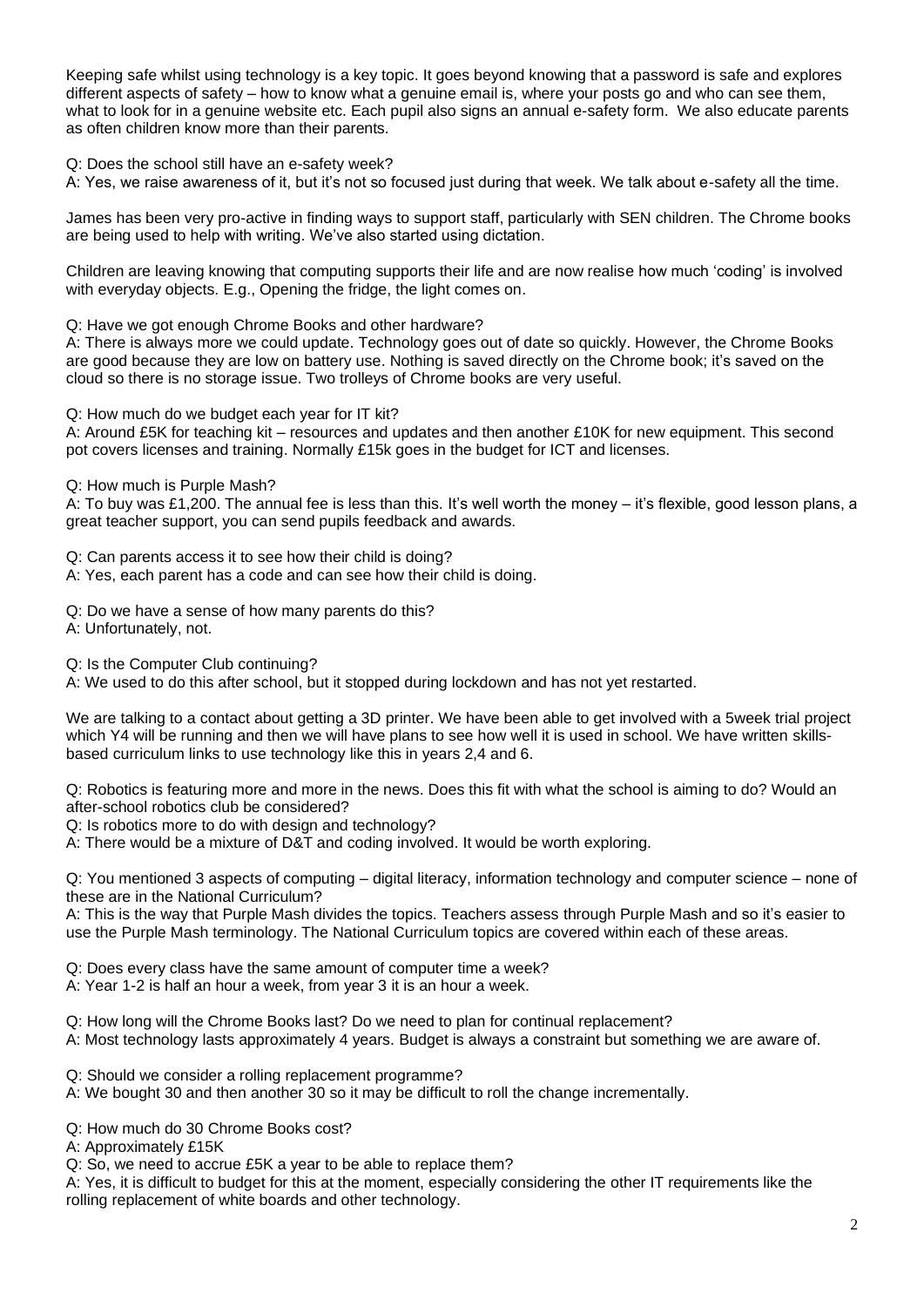Q: How did we select Purple Mash and how long have we had it?

A: Lots of research and recommendation. We've had it approximately 3 years. It is a set price for the size of the school. An initial outlay and now an annual subscription.

Q: We clearly have an internet problem today, is it a general problem?

A: A squirrel has eaten the cable to this particular outbuilding. The main building is fine. Co-Ed are aware and will resolve the issue.

Ric offered to support the Computing club should it restart.

The governors thanked James for his presentation.

## **5 To approve the minutes of the meeting held on 1 st December 2021 (document circulated)**

No further comments were made. The Chair signed the minutes as an accurate and valid record of the meeting held on 1<sup>st</sup> December 2021.

## **6 Matters Arising from the minutes of the meeting held on 1 st December 2021**

Paving around the Nurture building – has been installed and allows access to the different parts of the building independently.

Internal Health & Safety Walkabout to be arranged in January 2022 (CHAIR) – outstanding due to Covid

All Governors to sign into Modern Governor as they receive details and check / complete their training profiles Governors were reminded to do this

**ACTION:** Internal H&S walk around audit to be arranged (HT / Chair)

**ACTION:** All Governors to create an account with Modern Governor if not done already

## **7 Head Teacher's Written Report**

Q: Attendance numbers – Year 1 and 5 are low – why is this?

- A: Year 1 has a child who is medically vulnerable and there was a health issue within the family and so the child was kept at home.
- A: Year 5 struggle with attendance generally. The teacher is encouraging regular attendance. Anxiety is an issue for a couple of pupils and some families do not engage with the school as much as we would like.

Nationally attendance is around 87% and Greenfields is above 90%, some weeks 94-96%. There are some persistent absentees who the school is aware of and are supporting to improve their attendance.

Q: What triggers the referral to the Family Support team? (There has been 1 referral)

A: Staff were concerned that things were not right at home. A Christmas hamper was delivered and there was concern about the home arrangement. The referral was made after talking to the parent who agreed that support was required.

#### Q: What is 'Brain Buddy'?

A: A Mental Health support programme that helps children with their resilience, social interaction, and their ability to respect and monitor their social interactions. Year 4 will take part in the Brain Buddy programme – hour PSHE lesson a week. They have a booklet to work through with a specific therapist.

Q: Looked after children – is there an update?

A: We have one child who will be moving schools in September.

Q: How is the EHCP application process going with County?

A: One application was submitted one last week and responded to 5 days later. One was not approved but is going through mediation. We may have 12 children that we have identified need applying for but there is a 20week turnaround so the financial benefit may not be available until the autumn.

Q: Is there still concern over the process and lack of response?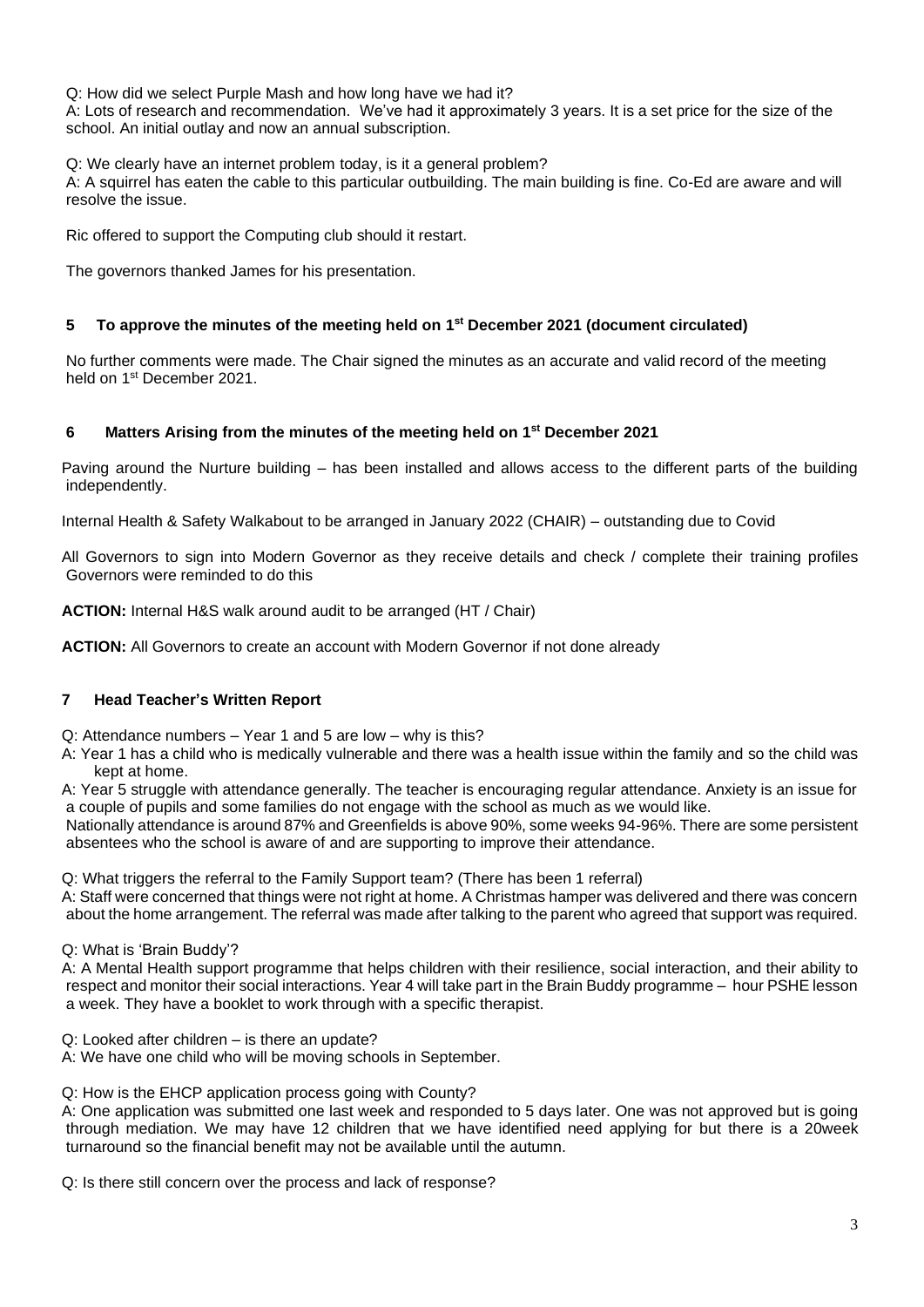A: The Head's complaint has been noted and when we've made further contact it has been responded to. National average of EHCP is 3.7%, Greenfields have 4% which could rise to 8% in September

Q: Is this similar to other schools in the consortium?

A: Yes, schools in the area have this issue. Lots of early years children are arriving without having a health check and so issues have been missed.

Q: There is a 6week plan and then you put in an application for funding, could the health check be privately funded rather than through the council?

A: We do not have the budget, but the council are helping us get the funding and get this arranged.

Q: Usually there are 30 children per class, but there are 31 in Year 3 due to a 'lawful exception'. What does this mean?

A: There was an emergency placement of a family nearby. One child had significant SEN needs and had been taken on by Colnbrook. Another sibling needed a school place. The emergency placement was agreed and then county were informed. The emergency arrangement for temporary housing should only be for one year.

St Helen's School offer a SEN respite club every Friday late afternoon / evening and a week holiday at Merchant Taylors. It may be worth exploring and letting suitable families know.

Q: Who participates in learning walks?

A: The Head and Deputy. Teachers receive a list of what is being looked for in each classroom.

Q: The HIP delivering 2 CPD sessions to teachers – have these happened?

A: Yes, they were informative and helped teachers understand how to improve monitoring as subject leaders.

Q: The budget for Reception next year is for 20 children. This is low – does everyone understand why?

A: This is due to the low birth rate for this year. All schools are struggling with low Nursery and Reception numbers.

Q: When it says 46 applications for Reception – do we know which choice we are?

A: No we don't know if we are first, second or third choice. We could have had 18 children apply from our Nursery for Reception: however, 1 is moving to another school, 1 would like to remain in Nursery another year, but the other 16 have applied. We are doing well in this area as a school of choice, but the budgeting will be tight for the next 2-3 years due to low birth rates.

Q: Parental Survey – Looking at parental comments on how we can improve – are there any further comments?

A: We can tell what year groups the comments have come from, but not specifically who. There were lots of lovely comments. A couple of times people mentioned homework and after-schools' clubs.

There are a lot of lunch clubs. After-school clubs are maximum £4.50 as the costs need to be covered, but the uptake is not there. Comments were just general, there were no specific recommendations. Art club is very popular and although the cost has increased the fee has been split into two payments and uptake has increased. Netball was free but nobody came.

The homework comment related to wanting more homework and teaching the 11+ requirements. It is against the consortium rules to teach the 11+. It is not National Curriculum either, so we cannot cover this.

There was also a comment about providing more support and advice about ECHP suitable settings. The school are unable to make recommendations and each family requirement is different. We cannot recommend schools, just recommend that parents visit them and speak to the secondary school staff regarding particular needs.

The governors congratulated the Head and staff for the generally very positive feedback from the parental survey.

Q: How many responses were received?

A: 66 responses, 44% of families. This is much higher than the last survey

Q: Pupil premium is at 25% how is this against the national average?

A: This is high. We actually have 53 pupils, but one family joined just after the submission cut-off date so this term we'll get payment for 49.

Q: Some pupils are benefitting from table tennis whilst others are swimming – why are they having table tennis at the leisure centre?

A: We don't have a table tennis table. Classes Year 5 and 6 go to the leisure centre some swim and the rest use the hall. Last term they did badminton, this term they are doing table tennis. We may be able to use the junior gym next term. This is a great way to show the children what is available at the local leisure centre and do different activities that we don't have facilities for at school. This is about instilling a life-long enjoyment of sport and fitness in the children.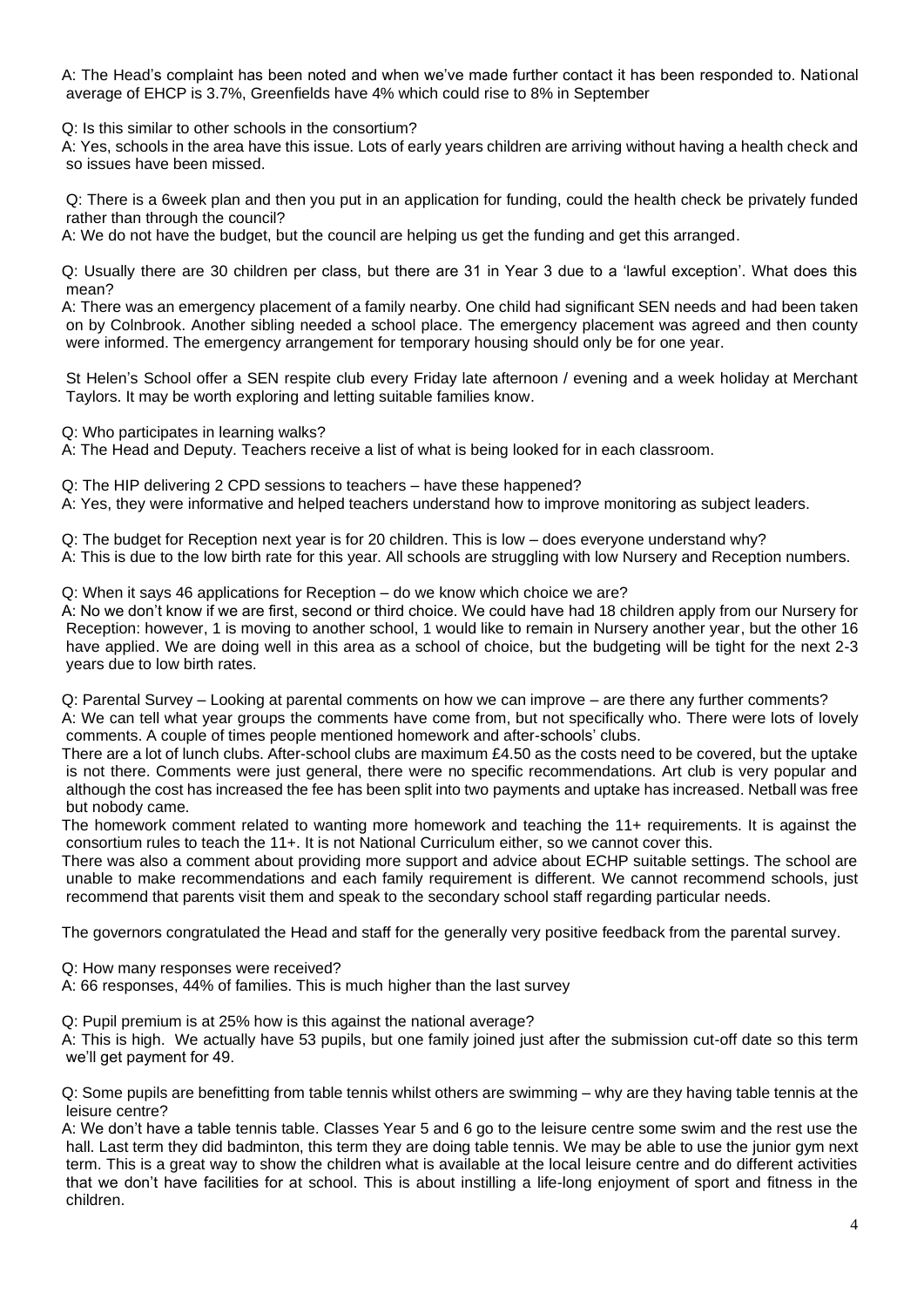#### Q: What was the sports premium spent on?

A: Now the bike safe course has been a success we are buying a bike rack to encourage cycling to school. Sam is leaving Greenfields, but we hire her company to for the Forest School. We are still paying into Sports Partnership so also benefit from their resources.

Q: The rear pedestrian gate improvement will cost around £6K. One third is due immediately on placement of the order, the final amount after installation in the next financial year. Does everyone approve this expenditure? A: All governors present approved the expenditure

**ACTION:** Head to place order on GDL

Q: Parental Engagement – If there are concerns, why are the meetings not planned until March?

A: The timing is due to staff availability. Year 5 and 6 meetings will coincide with Parents' Evening.

Q: Can we have book buddies to support reading?

A: Yes, now that covid restrictions are lifting we are looking to pair older children with younger children to support reading. This will be planned for the summer term when they can have space and weather to read outside

Q: Are St Helen's girls coming in again to listen to children read? A: Yes, one week 3 come in, the next week there are 5.

Ric and Emma are also able to volunteer to hear readers.

## **8 Update on Finance**

All the paperwork from Janet our accountant has been circulated.

Carry forward is still around £33K.

Q: How will the ECHP finance help?

A: The most we will get is £6,370 per pupil. Hertfordshire is the 4<sup>th</sup> lowest funded council for funding. The school will need to find a further £6K to provide full time individual support. Some pupils also require lunch support which is an additional financial burden and EHCPs hardly ever cover.

## **9 Update on Premises (Head / Chair)**

Energy costs will be significantly increasing. We don't yet have the details or the timing. The Chair will discuss with the Caretaker what can be done to save costs. The heating system, insulation and lighting are new which will help.

Q: What are our energy costs?

A: All energy costs – gas, water, electricity, sewage etc are accounted for and detailed in the budget sheet.

## Q: Can we get a grant for solar panels?

A: The Chair has explored this option. The best place would be on the roof, and this would require a structural survey. There may be other areas at ground level where the children don't go. There are also schemes where third parties pay and then the income from power generation to the grid is shared. There is a big capital up front cost with around a 10 year payback. The school is also a listed building so that also poses problems with planning approvals. We will keep reviewing the situation: at this time it is not a feasible option but that may change as energy costs increase.

**ACTION**: Chair and Caretaker to meet to discuss options for energy savings

The emergency lights in the main building are old and don't work very well or at all. Now that the school has evening lettings the emergency lighting, at least for the critical locations, needs to be fixed.

**ACTION**: Chair to arrange the critical emergency lighting to be fixed

## **10 Safeguarding / Health & Safety (Chair)**

Covid numbers have reduced rapidly. No children reported Covid today.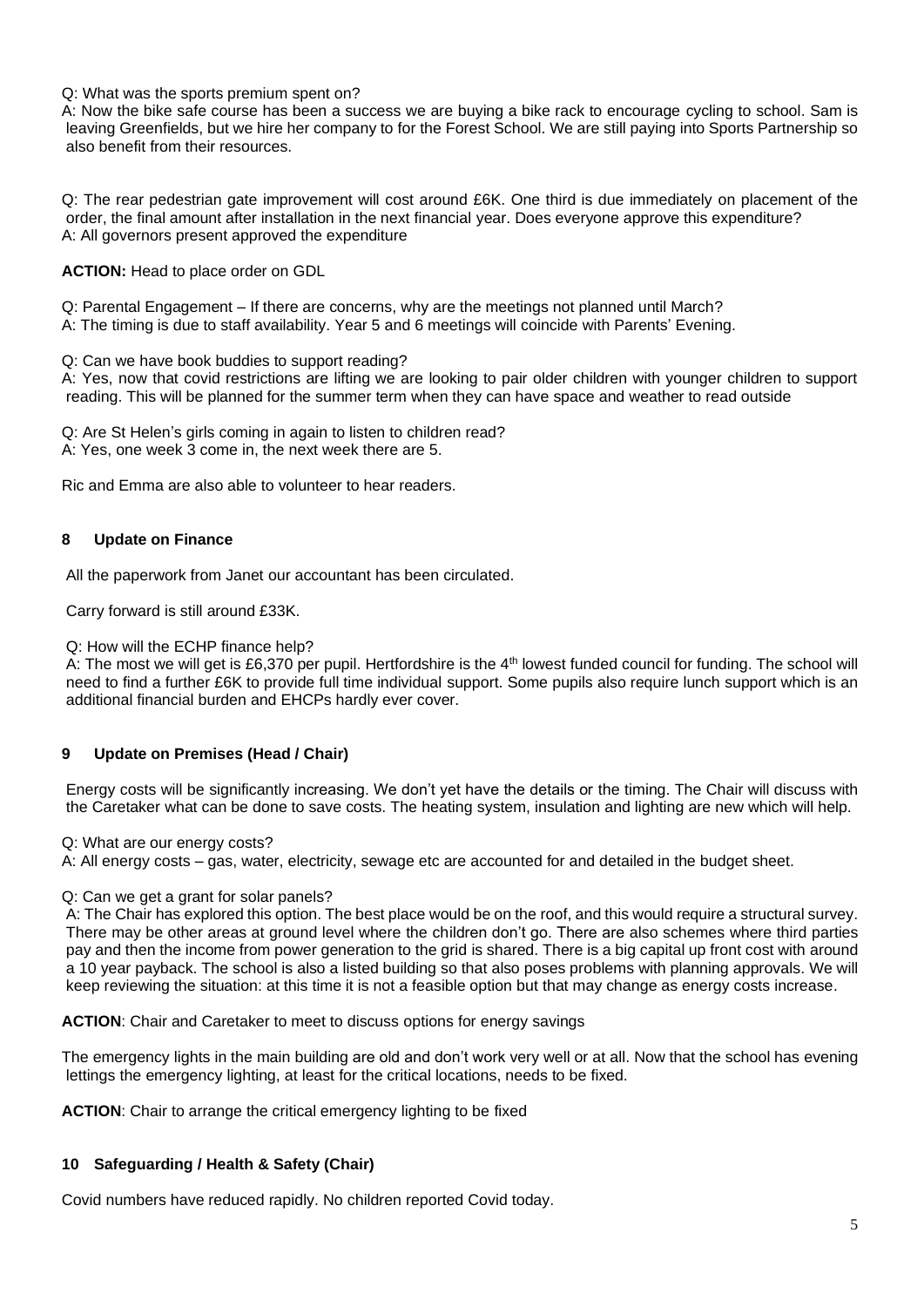Internal walkabout to be arranged (action noted above)

## **11 Policies for review and adoption**

All policies were circulated. The Head is starting Mental Health training. The Mental Health Policy needs approval. All governors present approved the Mental Health Policy.

## **12 Governors**

Governors were reminded that whenever they visit the school they should check in and out using the Inventry visitor system.

Governors were also reminded to log all training on Modern Governor.

## **13 Any other business**

All staff have been asked to update their Prevent training and Governors are required to do the same. https://www.elearning.prevent.homeoffice.gov.uk/edu/screen1.html

**ACTION**: All governors to update their online Prevent training

The dates for this academic year are on the school website. Dates for the 2022-23 were presented for ratification. All governors approved the given dates.

Q: Is it correct that all terms start on a Monday? A: Yes

It would be helpful to have a few Governor Day dates confirmed in advance, as this helps those who work to plan with their employer. It may be good to have an afternoon that leads into a Governing Body Meeting.

The next Governor afternoon will be May 25<sup>th</sup> 1pm. Governor tea after school with the Governors Meeting at 5pm.

Debra and Katie send apologies for the March meeting.

## Agreed as an accurate record of the on-line meeting held on 2<sup>nd</sup> February 2022.

## **Signed:**

| <b>Name</b>          | <b>Role</b>                  | <b>Information</b>             |
|----------------------|------------------------------|--------------------------------|
| Ric Salzedo          | <b>Co-opted Governor</b>     |                                |
| Debbie Hartley       | Co-opted Governor            |                                |
| <b>Mark Skinner</b>  | Co-opted Governor            |                                |
| Zoe Baines           | <b>Co-opted Governor</b>     |                                |
| David Ray            | <b>LEA Governor</b>          | <b>Chair of Governors</b>      |
| <b>Katie Tarrant</b> | <b>Parent Governor</b>       |                                |
| Emma Mulholland      | Parent Governor              |                                |
| Amanda Dumont        | <b>Parent Governor</b>       |                                |
| Kate Day             | Staff Governor (Ex-officio)  | Headteacher                    |
| Kim May              | <b>Staff Governor</b>        |                                |
| Marsha Myers         | Associate Member             |                                |
| Jose Tamayo          | Associate Member             | <b>Data Protection Officer</b> |
| Sneha Patel          | Associate Member             |                                |
|                      |                              |                                |
| Karen Walton         | Clerk to the Governing Board |                                |
| Joanne Evans         | Observer                     | Deputy Headteacher             |